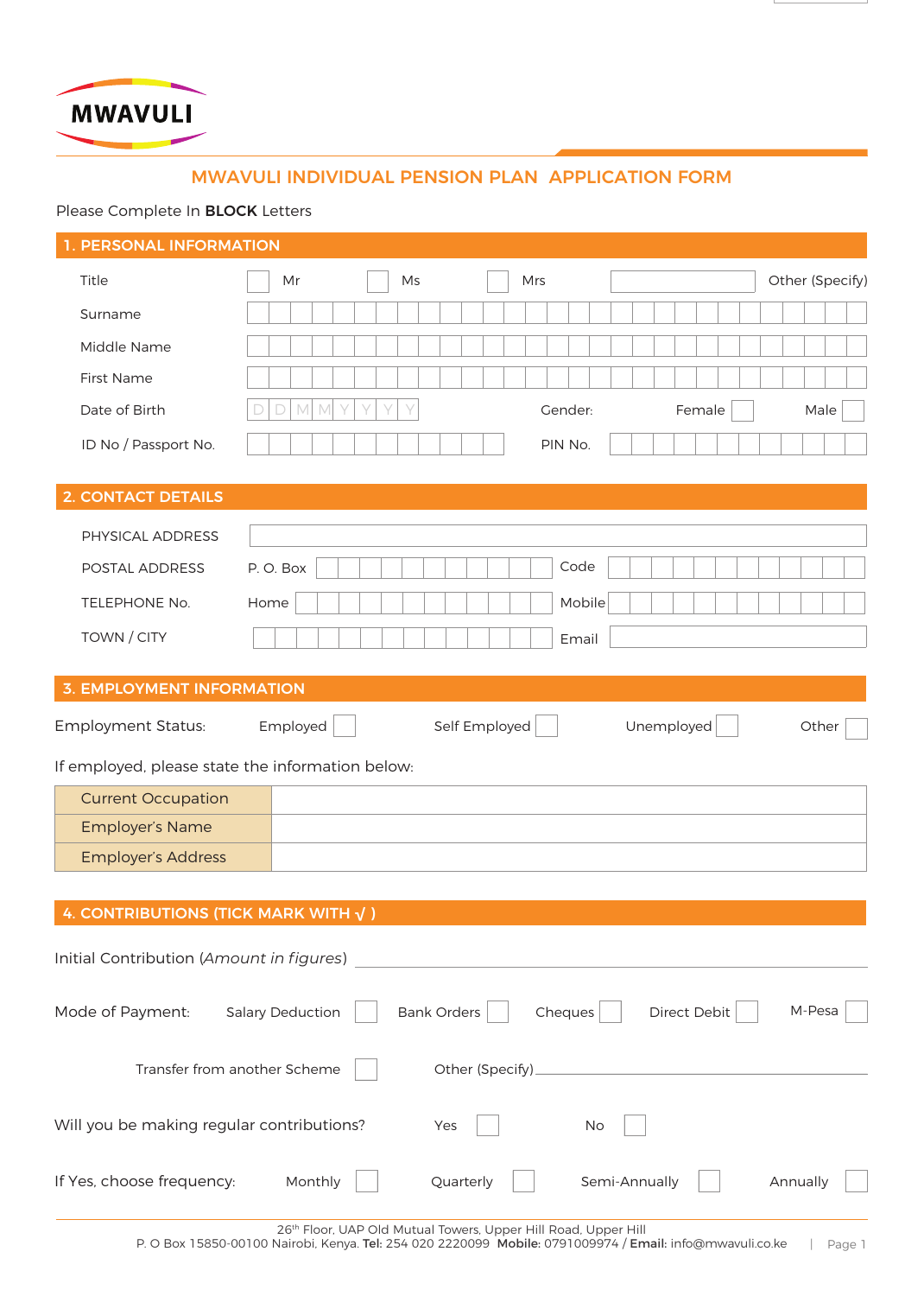| <b>5. SOURCES OF FUNDS</b> |                 |                              |      |
|----------------------------|-----------------|------------------------------|------|
| <b>Employment Income</b>   | <b>Business</b> | Investment/Savings           | Loan |
| Inheritance                | Gift            | Transfer from another Scheme |      |
| Others, Specify            |                 |                              |      |

# 6. BANK ACCOUNT DETAILS

| DEPOSIT YOUR CONTRIBUTIONS INTO THE BANK ACCOUNT BELOW |                                     |                      |  |  |  |
|--------------------------------------------------------|-------------------------------------|----------------------|--|--|--|
| <b>ACCOUNT NAME:</b>                                   | <b>BANK</b>                         | <b>BANK BRANCH</b>   |  |  |  |
| MWAVULI INDIVIDUAL PENSION PLAN                        | NCBA BANK KENYA PLC                 | <b>NCBA HOUSE</b>    |  |  |  |
| <b>ACCOUNT NUMBER</b>                                  | <b>BANK CODE</b>                    | <b>SWIFT ADDRESS</b> |  |  |  |
| 2154870021                                             | 102                                 | <b>CBAFKENX</b>      |  |  |  |
|                                                        |                                     |                      |  |  |  |
| <b>M-PESA PAYBILL NUMBER</b><br>880100                 | 2154870021<br><b>ACCOUNT NUMBER</b> |                      |  |  |  |

### 7. BENEFICIARY NOMINATION FORM

I, …………………………………………………………………… (Full name of the Member) hereby authorise the Trustee of MWAVULI INDIVIDUAL RETIREMENT BENEFITS SCHEME to pay the following nominated persons all the benefits accruing on my death under the Trust Deed and Rules of the Scheme in the proportion(s) indicated against the name of each beneficiary.

| <b>NAME OF THE</b><br><b>BENEFICIARY</b> | <b>DATE OF</b><br><b>BIRTH</b> | <b>RELATIONSHIP</b><br><b>TO MEMBER</b> | <b>ID NUMBER</b> | % | <b>POSTAL OR</b><br><b>MAILING ADDRESS)</b> | TELEPHONE/<br><b>MOBILE</b> |
|------------------------------------------|--------------------------------|-----------------------------------------|------------------|---|---------------------------------------------|-----------------------------|
|                                          |                                |                                         |                  |   |                                             |                             |
|                                          |                                |                                         |                  |   |                                             |                             |
|                                          |                                |                                         |                  |   |                                             |                             |
|                                          |                                |                                         |                  |   |                                             |                             |
|                                          |                                |                                         |                  |   |                                             |                             |

I, the undersigned, recognize that those persons shown above as beneficiaries may change. I undertake to advice the Trustee of the Scheme when any change should be made regarding my nominated beneficiaries I further understand that this nomination nullifies any previous nominations completed and submitted to the Trustee.

| Date |  |
|------|--|

If more than one person is nominated and proportions are not indicated, any benefits accruing will be divided amongst the persons nominated in equal.